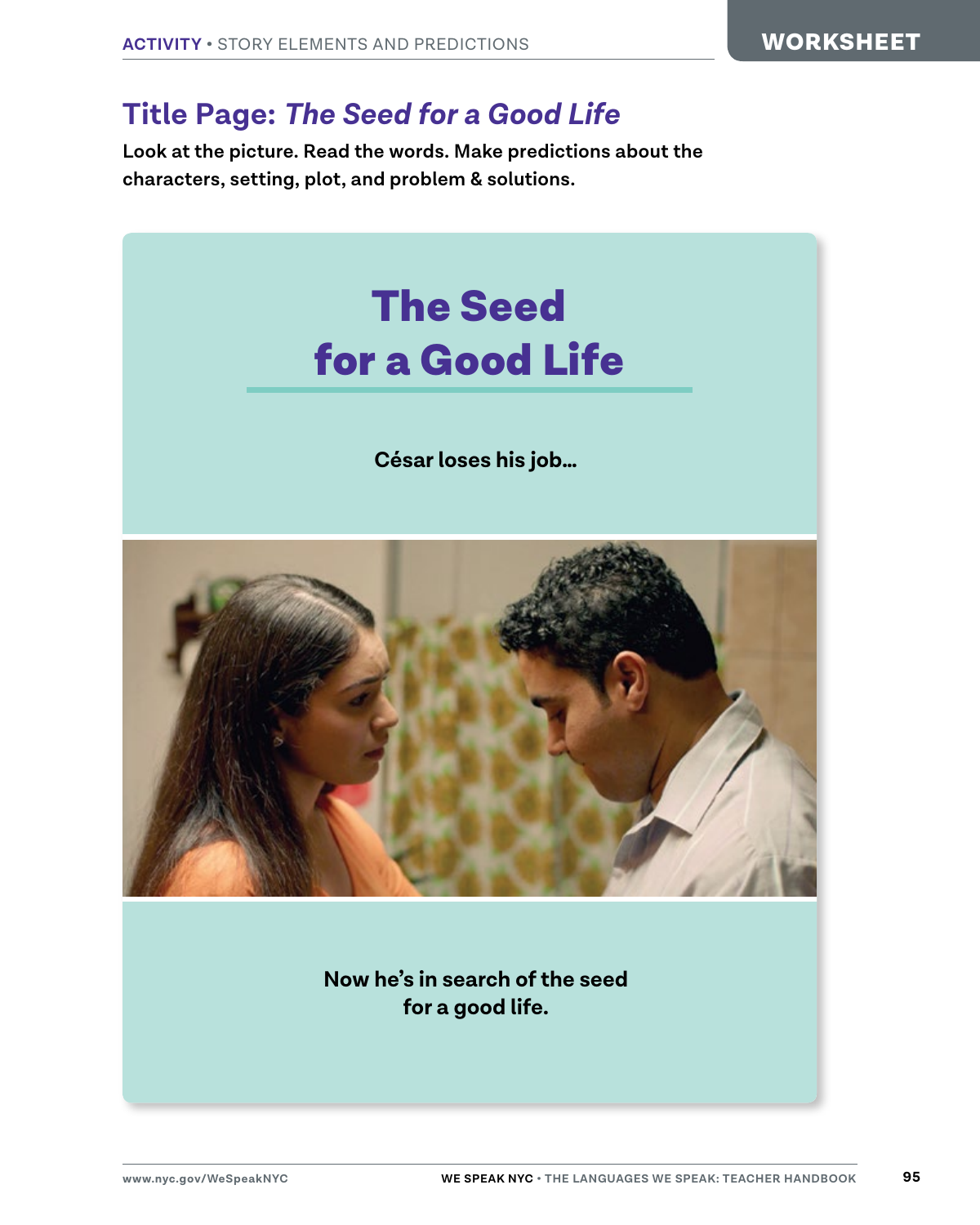## **Missing Dialogue:** *The Seed for a Good Life*

*What do you think the characters may be saying in the empty bubbles?* **Work with a partner to fill them in.**



**César breaks the news to his wife, Gabriela. She reminds him of all his skills and experience.**